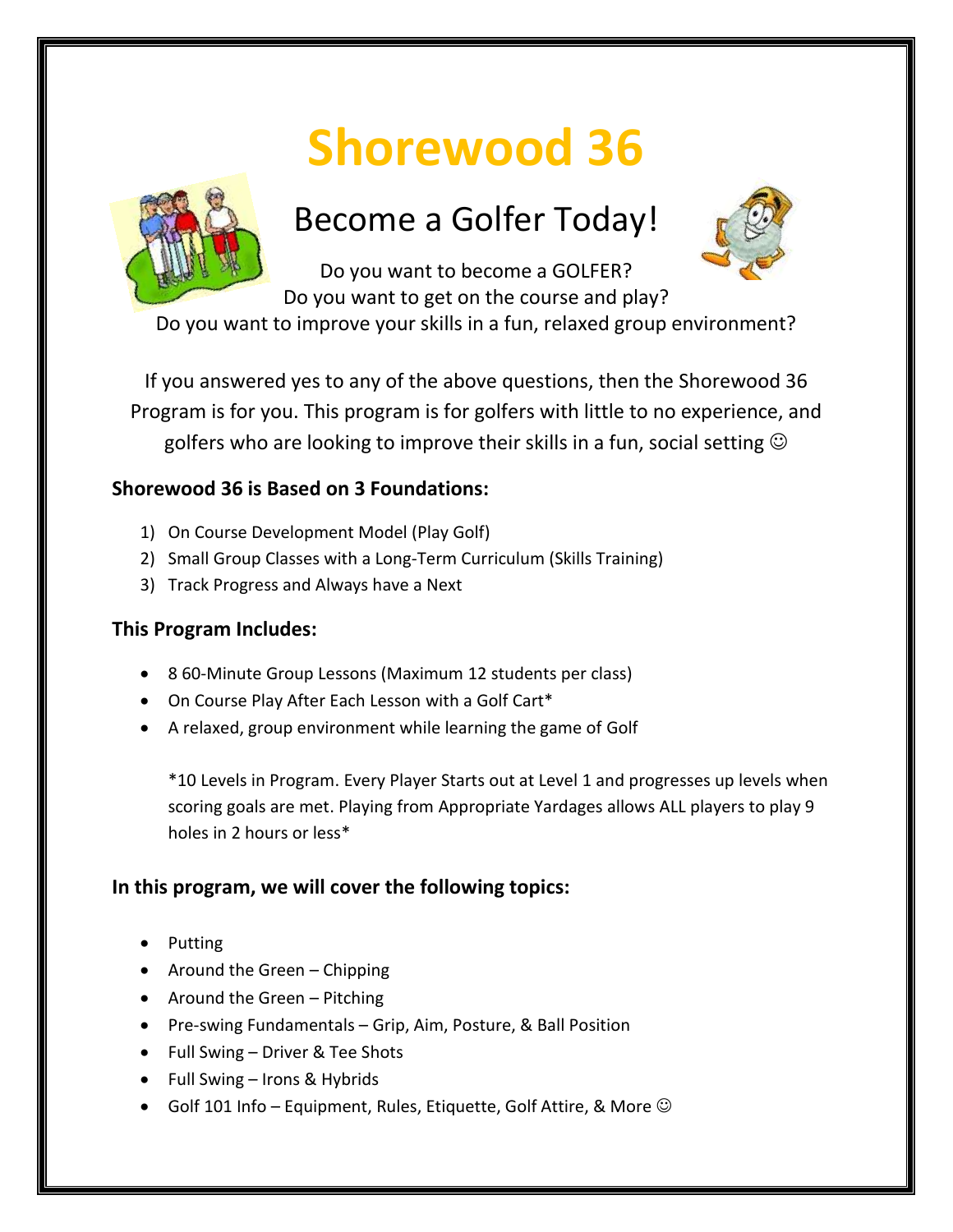#### **ON COURSE PLAY**

9-Holes Each week after Group Lesson. Each Player will start out at Level 1 regardless of experience or current skill level.

Each Level has the following Scoring Milestones at each Level:

50 or better for 9 holes 45 or better for 9 holes 39 or better for 9 holes 36 for better for 9 holes\*

\*After shooting 36 or better for 9 holes, you will then move up to your next Level in the program

#### **Hole Yardages for 9-Hole Course for Each Level:**

Level 1= 25 yards Level 2= 50 yards Level 3= 100 yards Level 4= 150 yards Level 5= 200 yards Levels 6-10 Play will move back to Tee Boxes on Course (mostly)  $\odot$ 

#### **Cost & Schedule**

| <b>Golf Members With Cart Plan:</b>    | \$130 |
|----------------------------------------|-------|
| <b>Golf Members Without Cart Plan:</b> | \$210 |
| Social Members/Guests:                 | \$250 |

| Wednesday May 18 <sup>th</sup>  | 5:00-5:45 PM Welcome & Info Session @ SCC Pro Shop |
|---------------------------------|----------------------------------------------------|
| Wednesday May 25 <sup>th</sup>  | 5:00-6:00 PM Lesson with 9 Holes After             |
| Wednesday June 1st              | 5:00-6:00 PM Lesson with 9 Holes After             |
| Wednesday June 8 <sup>th</sup>  | 5:00-6:00 PM Lesson with 9 Holes After             |
| Wednesday June 15 <sup>th</sup> | 5:00-6:00 PM Lesson with 9 Holes After             |
| Wednesday June 22rd             | 5:00-6:00 PM Lesson with 9 Holes After             |
| Wednesday June 29 <sup>th</sup> | 5:00-6:00 PM Lesson with 9 Holes After             |
| Wednesday July 6 <sup>th</sup>  | 5:00-6:00 PM Lesson with 9 Holes After             |
| Wednesday July 13 <sup>th</sup> | 5:00-6:00 PM Lesson with 9 Holes After             |

\*Shorewood 36 Session #2 (optional, same prices) will begin Wednesday July 20<sup>th</sup> if demand for a second session is there